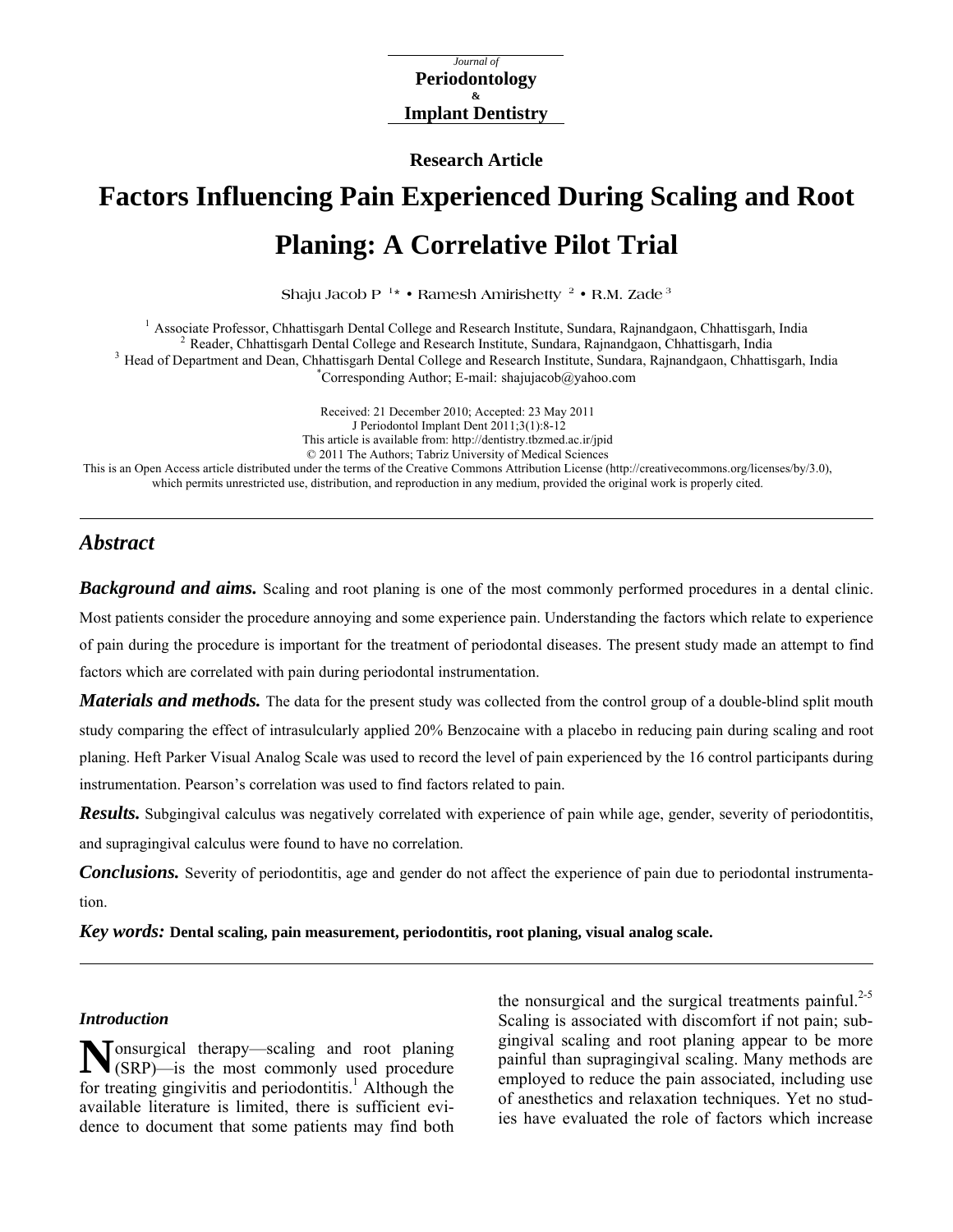pain experience. Knowledge of factors associated with experience of pain will lead to better pain management by trying to modify them.

The aim of the present study was to:

- 1. find out if pain was associated with scaling and root planing
- 2. find factors correlated with experience of pain during scaling and root planing.

# *Materials and Methods*

The efficacy of a topical anesthetic delivered subgingivally during scaling and root planing was investigated in 21 periodontitis patients attending the Department of Periodontics, Chhattisgarh Dental College and Research Institute, INDIA. A balanced, randomized, double-blind, split-mouth design was used. Pain intensity was evaluated on a 170-mm Heft Parker Visual Analog Scale (VAS). Persons who had second premolar, first molar and second molar teeth and of which who had at least two probing depths of  $\geq$ 5 mm on both sides of either jaw, with no medical contraindications for probing, scaling or root planing, aged 18- 50 years (both inclusive) were invited to participate in the study. They were enrolled after giving informed consent. The Institutional Ethics Committee gave the approval for the study. The study was conducted in accordance with the Helsinki Declaration of 1975, as revised in 2000.

The arch, maxillary or mandibular, was selected based on the availability of paired sites, as test and control. Patients with pain, mobility, abscess or endodontic infection were excluded. Patients were also excluded if they were sensitive to benzocaine, currently on any analgesic or if they had taken any antibiotics during the past 6 months or were pregnant or had preferred injectable anesthetics.

The participants were explained the VAS based on Heft Parker $6$  to record their pain on a line of 170 mm. The line had no numerical markings but had various perceptions of pain with the left extreme position of line as no pain and right extreme as maximum pain that could be ever experienced with moderate as the midpoint. Participants could place a mark anywhere on the VAS scale and use the verbal descriptors as a guide. Each participant mark was assigned a value between 0 and 170 mm on the VAS.

The side where the anesthetic was applied (test side) was selected by a flip of a coin by SJ. The opposite side was considered the control where the placebo, oral use petroleum jelly of the same flavor as the anesthetic was placed. The first side to be instrumented was always the left. The study was blinded to the therapist NW and the participants. The two sides were instrumented at least 7 days apart. The patients were free to withdraw from the experiment anytime during the procedure and were excluded.

# *Evaluation parameters*

Baseline VAS pain scale value was recorded by the participant. Scaling and root planing was accomplished for the selected three teeth during the same appointment. As determined by the therapist, NW, a recording on the pain scale was taken as intraoperative, midway during the procedure, and a recording, post-operatively, after completion of the procedure. Examiner SS did the pain scale recording. The same procedure was repeated on the right side.

# *Anesthetic procedure*

The anesthetic, 20% Benzocaine gel was used as test substance and petroleum jelly as placebo. Examiner NG delivered the anesthetic substance intrasulcarly with the help of a 1.2-cc syringe and a blunt canula. The placebo was similarly placed but care was taken not to inject subgingivally. Instrumentation was started 1-2 minutes after application of the test substance or placebo. Following antiseptic mouthwash, instrumentation with the use of only hand instruments (curettes and sickles) was completed on one side.

The following information was collected through interview and clinical examination before start of instrumentation. The patient age, gender, occupation, and education were recorded through interview. All the following recordings were made on the selected three teeth on both sides (test and control)

Supragingival calculus was recorded with the following criteria:

0: no calculus

1: calculus present less than 1/3 of the crown

2: calculus less than or up to 2/3 of the crown but more than  $1/3$ 

3: calculus more than 2/3 of the crown.

Subgingival calculus was recorded with the following criteria:

0: no calculus

1: subgingival flecks of calculus but not a continous band

2: continuous band of subgingival calculus present.

The deepest level of attachment from the cementoenamel junction to the base of the pocket was recorded.

The deepest probing depth was recorded.

The analysis was carried out based on the average of the above recordings.

The time elapsed at intra-operative break (intraoperative time) since the first pain recording after start of instrumentation and after completion of instrumen-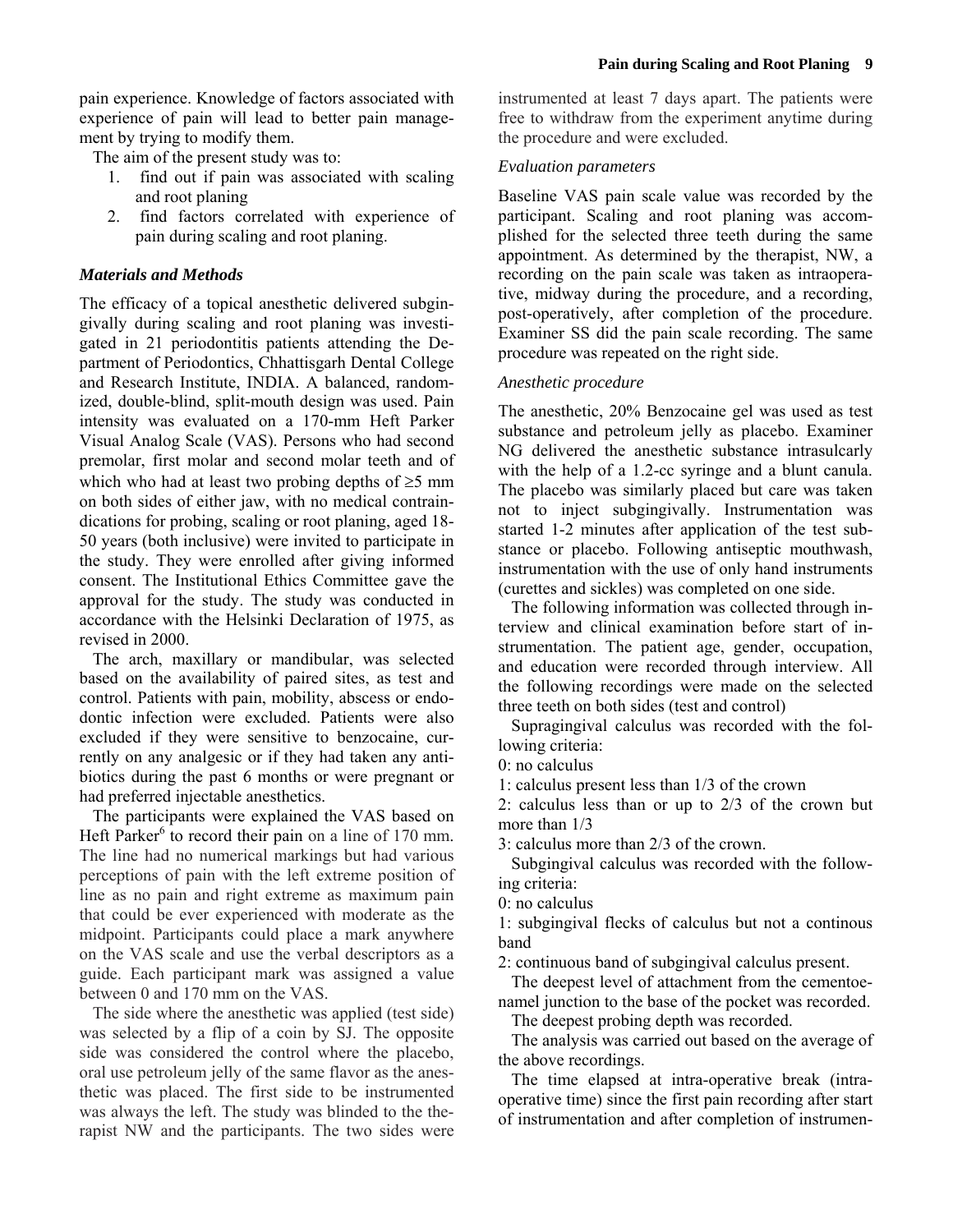## **10 Jacob P et al.**

tation from the start of instrumentation (post-operative time) were recorded for both control and test sides.

The pain scale recording was carried out on three occasions, baseline, intraoperative and postoperative for test and control.

## *Statistical analysis*

Correlation analysis was carried out by Pearson's correlation analysis. Independent student's t-test was used to test differences in mean values.

## *Results*

The study was carried out between June and December 2009. Out of 21 participants, 5 participants' data was incomplete for correlation analysis; hence correlation analysis was carried out for 16 participants' control data.

There was significantly more pain after completion of instrumentation (Table 1).

Subgingival calculus was negatively correlated with intra- and post-operative pain score. The correlation with post-operative pain was highly significant (Table 2).

Baseline pain levels were not correlated with intraand post-operative pain levels. Baseline pain scores had limited value in understanding the pain experienced by a person (Table 3).

Intra- and post-operative pain levels were positively correlated (Table 3).

Age was not correlated with any of the pain scores (Table 4).

No significant difference in mean pain scores between males and females was found, yet females showed higher values for all the three scores (Table 5).

Periodontal disease measured through probing depth and level of attachment had no correlation with any pain scores. Severity of periodontitis did not affect the level of pain experienced (Table 2).

#### *Discussion*

The study included 21 patients similar to a study by Stoltenberg.<sup>7</sup> The most commonly used topical anesthetic agent worldwide,  $20\%$  benzocaine gel, $8$  formed the test substance. Placebo was petroleum jelly similar to a study by Carr.<sup>9</sup> The control side hence could be considered for studying the pain experienced during scaling and root planing. No participant needed more than 2 dose of anesthetic or placebo. Correlation analysis was carried out for 16 participants' control side data.

#### **Table 1. Student's t-test comparing pain scores**

|                      | N  | Mean  | SD     | Student's t-test |
|----------------------|----|-------|--------|------------------|
| <b>Baseline</b> pain | 16 | 5.06  | 9.740  | $0.0363*$        |
| Intra-operative pain | 16 | 12.75 | 10.109 |                  |
| Intra-operative pain | 16 | 12.75 | 10.109 | 0.0551           |
| Post-operative pain  | 16 | 23.50 | 19.026 |                  |
| <b>Baseline</b> pain | 16 | 5.06  | 9.740  | $0.0017**$       |
| Post-operative pain  | 16 | 23.50 | 19.026 |                  |

\* significant at p=0.05, \*\* significant at p=0.01

#### **Table 2. Pearson's correlation between pain scores and disease variables**

|                 | N  | Supra-<br>gingival | Sub-<br>gingival | Probing<br>depth | Level of<br>attachment |
|-----------------|----|--------------------|------------------|------------------|------------------------|
| <b>Baseline</b> |    |                    |                  |                  |                        |
| pain            | 16 | $-0.410$           | $-0.036$         | $-0.166$         | $-0.165$               |
| Intra           |    |                    |                  |                  |                        |
| pain            | 16 | $-0.118$           | $-0.385$         | $-0.355$         | $-0.390$               |
| Post pain       | 16 | 0.008              | $-0.565*$        | $-0.166$         | $-0.165$               |

\* significant at p=0.05, \*\* significant at p=0.01

#### **Table 3. Pearson's correlation between pain scores**

|                      |    | <b>Baseline pain</b> | Intra pain | Post pain |
|----------------------|----|----------------------|------------|-----------|
| <b>Baseline pain</b> | 16 |                      | 2.002      | $-0.102$  |
| Intra pain           | 16 | 0.002                |            | $0.562*$  |
| Post pain            | 6  | $-0.102$             | በ 562*     |           |

\* significant at p=0.05, \*\* significant at p=0.01

#### **Table 4. Pearson's correlation between pain scores and duration of instrumentation and age**

|               | N  | Time – intra<br>operative | Time – post<br>operative | Age      |
|---------------|----|---------------------------|--------------------------|----------|
| Baseline pain | 16 | $-0.493$                  | $-0.662**$               | $-0.279$ |
| Intra pain    | 16 | $-0.060$                  | 0.131                    | $-0.230$ |
| Post pain     | 16 | 0.183                     | 0.373                    | $-0.329$ |

\* significant at p=0.05, \*\* significant at p=0.01

**Table 5. Student's t-test between pain scores and gender** 

|               |                   |                    |   | Student t |
|---------------|-------------------|--------------------|---|-----------|
|               | <b>Males</b>      | females            |   | test      |
| Baseline pain | $4.23 \pm 9.011$  | $8.67 \pm 14.154$  |   | NS        |
|               |                   |                    | 6 |           |
| Intra pain    | $11.85\pm9.59$    | $16.67\pm13.65$    |   | NS        |
|               |                   |                    | 6 |           |
| Post pain     | $23.00 \pm 19.29$ | $25.67 \pm 22.189$ |   | NS        |
|               |                   |                    |   |           |

\* significant at p=0.05, \*\* significant at p=0.01

A Visual Analogue Scale<sup>10</sup> (VAS) is a measurement instrument that tries to measure a characteristic that is believed to range across a continuum of values and cannot easily be directly measured. VAS has been used in many studies. $11-20$  The Heft Parker<sup>6</sup> VAS has been used by Stoltenberg,<sup>7</sup> Pihlstrom,<sup>21</sup> and DiRenzo<sup>22</sup> and is simple to administer, reliable and valid. It has been used to evaluate dental pain.<sup>1</sup> Saloum<sup>11</sup> in his study recorded pain perception levels with a 4-point visual analog scale while others $12,18$  have assessed an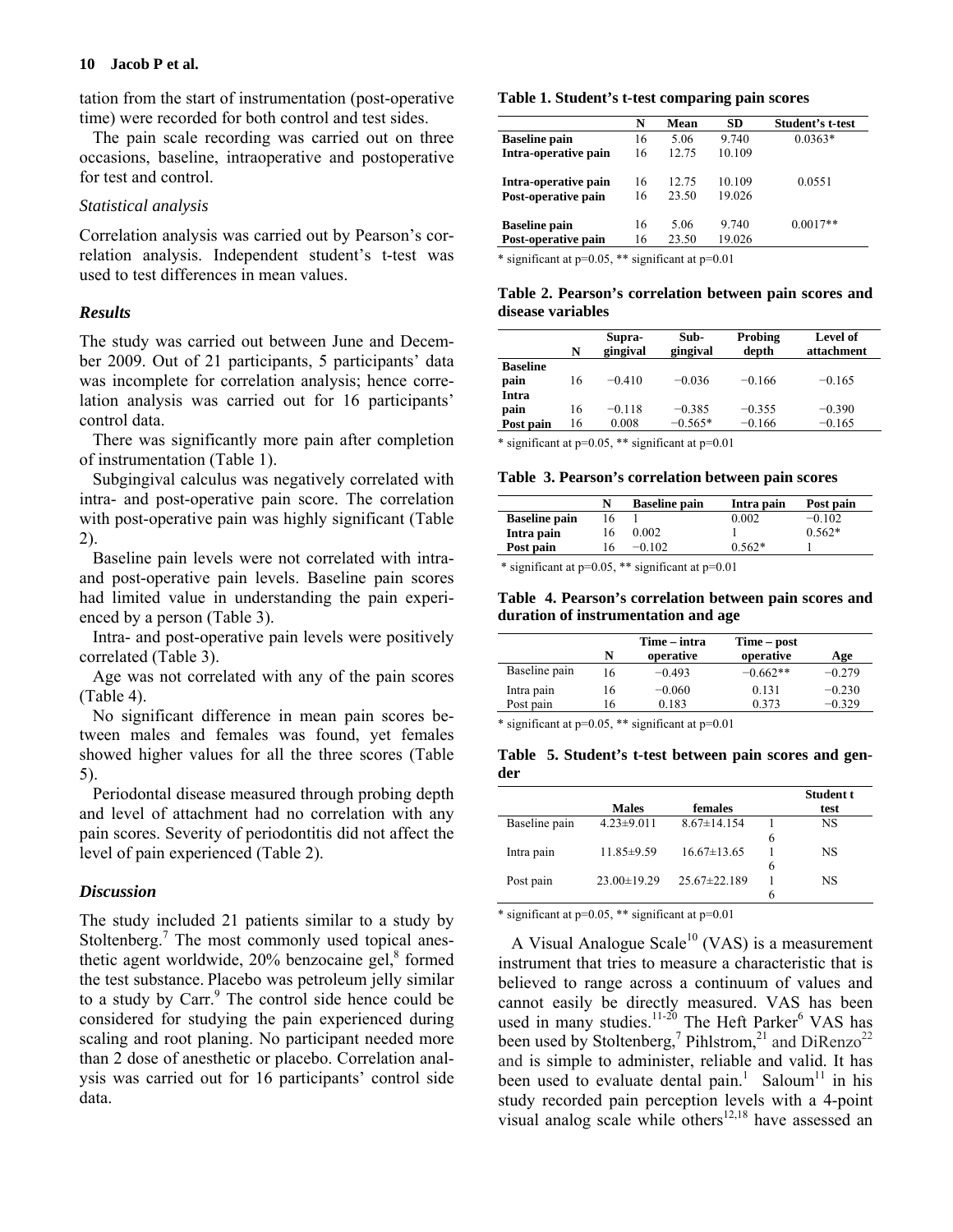interval VAS scale ranging from 0 to 10. Many stud $ies^{1,12-17,20}$  have used a 100-mm VAS for pain recording. Van Wijk<sup>23</sup> used numeric pain while Ettlin<sup>24</sup> used an electronic visual analogue scale. Braun<sup>25</sup> measured the subjective intensities of pain with an intermodal intensity comparison and recorded at intervals of  $0.5$  s.<sup>19</sup> VAS has recall bias compared to the intermodal comparison; however, the total pain experience and its effect on the participants will be better captured with VAS.

There was significant pain experienced by the participants on completion of scaling and root planing without a topical anesthetic (Table 1). The pain experienced due to scaling and root planing was analyzed to find correlation with other variables. In a study by van Steenberghe, $26$  SRP was considered to be a painful or at least uncomfortable form of treatment with 8 to 9% reporting severe pain and 10% to 21% reporting moderate pain, especially during a primary appointment.<sup>26</sup>

Subgingival calculus showed negative correlation with intra-operative and post-operative pain scores (Table 2). Presence of subgingival calculus consistently had a pain-reducing effect. This effect has not been reported elsewhere and might be attributed to the irritating effect of calculus on free nerve endings. However, no relation was found with the disease severity measured by probing depth and level of attachment (Table 2). Hence the effect of subgingival calculus on pain cannot be explained by the pathogenesis of periodontitis. It is to be remembered that all the patients selected had periodontitis in at least 2 of the instrumented teeth. Increasing depth of pocket does not lead to change in level of pain. No studies were found on the effect of subgingival calculus or disease severity on pain during scaling. Further studies on this relationship will help throw more light on the subject.

Baseline pain levels did not show any correlation with intra- and post-operative pain scores, while intraand post-operative pain scores were positively correlated. Baseline pain scores have limited value in understanding the pain experienced by a person. Age had no correlation with pain scores. In a study comparing occurrence of pain with different periodontal treatment procedures, pain scores decreased with age. $26$ 

Though female patients showed higher values for all the three pain scores no significant difference in mean pain scores between males and females was found. It also has to be taken into account that there were only three female patients in the sample. In the study comparing experience of pain with different periodontal treatment procedures, no statistically significant differences were found between male and female patients' discomfort during periodontal treatments.<sup>1</sup>

Duration of instrumentation did not correlate with the pain scores. Proper instrumentation did not increase pain with respect to time but it should be remembered that only three teeth were instrumented per appointment in our study. No literature was found, which had related the duration of instrumentation with experience of pain.

In a study on pain experience during different periodontal procedures, there was a high correlation between pain experienced at the previous primary probing depth and how painful the current scaling was perceived.<sup>26</sup> Our study did not look into this aspect on pain experience.

# *Conclusion*

Fear of pain is a common reason why patient avoids professional dental care, with the sight of an anesthetic needle the most fearful experience in dentistry. Yet it is common experience that the same procedures elicit different levels of pain in different patients. The study made an attempt to better understand the factors related to experience of pain associated with scaling and root planing in periodontitis patients. Age and gender, which are usually related with pain, were not correlated in the present study. Subgingival calculus was negatively correlated with pain. Severity of periodontitis and presence of supragingival calculus did not affect the level of pain experienced.

## *Clinical implications*

Scaling and root planing is associated with pain. Age, sex, severity of periodontitis, and presence of supragingival calculus were not correlated with pain.

## *Acknowledgement*

We thank Dr. Marc W. Heft for the valuable inputs regarding the use of their pain scale.

## *References*

- 1. Canakçi CF, Canakçi V. Pain experienced by patients undergoing different periodontal therapies. *J Am Dent Assoc* 2007; 138:1563-73.
- 2. Heins PJ, Karpinia KA, Maruniak JW, Moorhead JE, Gibbs CH. Pain threshold values during periodontal probing: assessment of maxillary incisor and molar sites. *J Periodontol* 1998;69:812-8.
- 3. Grant DA, Lie T, Clark SM, Adams DF. Pain and discomfort levels in patients during root surface débridement with sonic metal or plastic inserts. *J Periodontol* 1993;64:645-50.
- 4. Matthews DC, McCulloch CA. Evaluating patient perceptions as short-term outcomes of periodontal treatment: a comparison